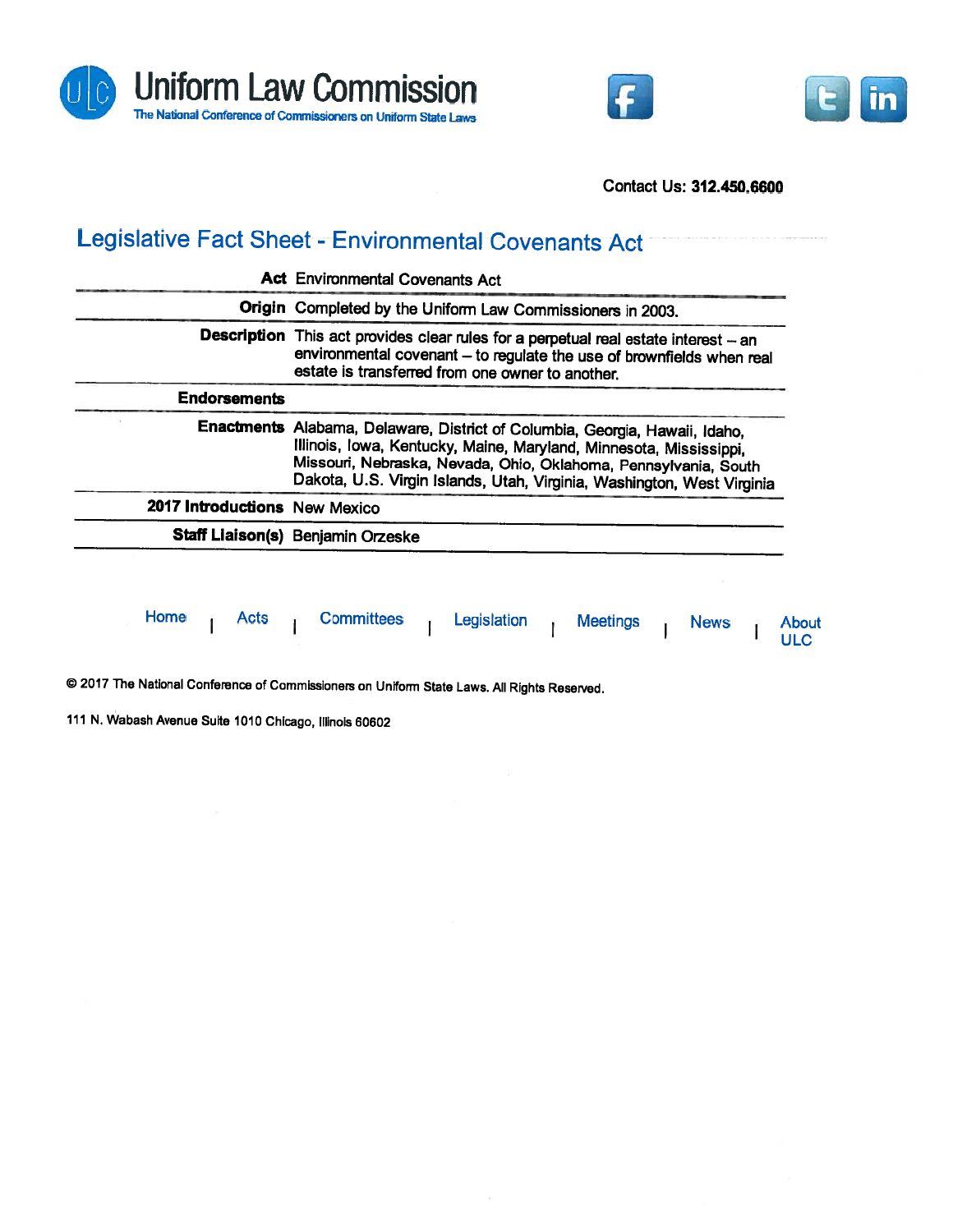





Contact Us: 312.450.6600

## Environmental-Covenants-Act Summary

Virtually everywhere in America, state and local governments are struggling with the problem of<br>brownfields – vacant, abandoned and underused sites with various forms and degrees of environmental contamination. Reclaiming many of these sites for beneficial uses is very difficult and very expensive. Total cleanup, if possible, would often cost much more than the market value of the property. However, if a legal mech remediation (the current term of art), some properties may be safely returned to use and may be bought<br>and sold. Current real property law is inadequate. Various common-law doctrines and other legal rules<br>often work agains

In 2003, the Uniform Law Commissioners have promulgated the Uniform Environmental Covenants Act<br>to overcome the inadequate common law rules. The statutory legal mechanism it creates is called an<br>"environmental covenant." C re-creates it for the specific purpose of controlling the use of contaminated real estate, perpetually if<br>necessary, while allowing that real estate to be conveyed from one person to another subject to those<br>controls.

An environmental covenant is a specific recordable interest in the real estate. It arises from an environmental response project that imposes activity and use limitations. Such a project must arise under an appropriate fed waste management site. No environmental covenant is effective without the relevant agency<br>signature. The interest is created in a specific instrument for the purpose. The instrument recites the<br>controls and remediation req

Two principal policies are served by confirming the validity of environmental covenants. One is to ensure that land use restrictions, mandated environmental monitoring requirements, and a wide range of common engineering controls designed to control the potential environmental risk of residual contamination will be recorded in the land records and effectively enforced over time as a valid real<br>property servitude. This Act reverses the variety of common law doctrines that cast doubt on such<br>enforceability.

A second important policy served by this Act is the return of previously contaminated property, often located in urban areas, to the stream of commerce. The environmental and real property legal communities have often been

At the time this Act was promulgated, approximately half the states had laws providing for land use restrictions in some real estate form pertaining to environmental contamination. Those existing laws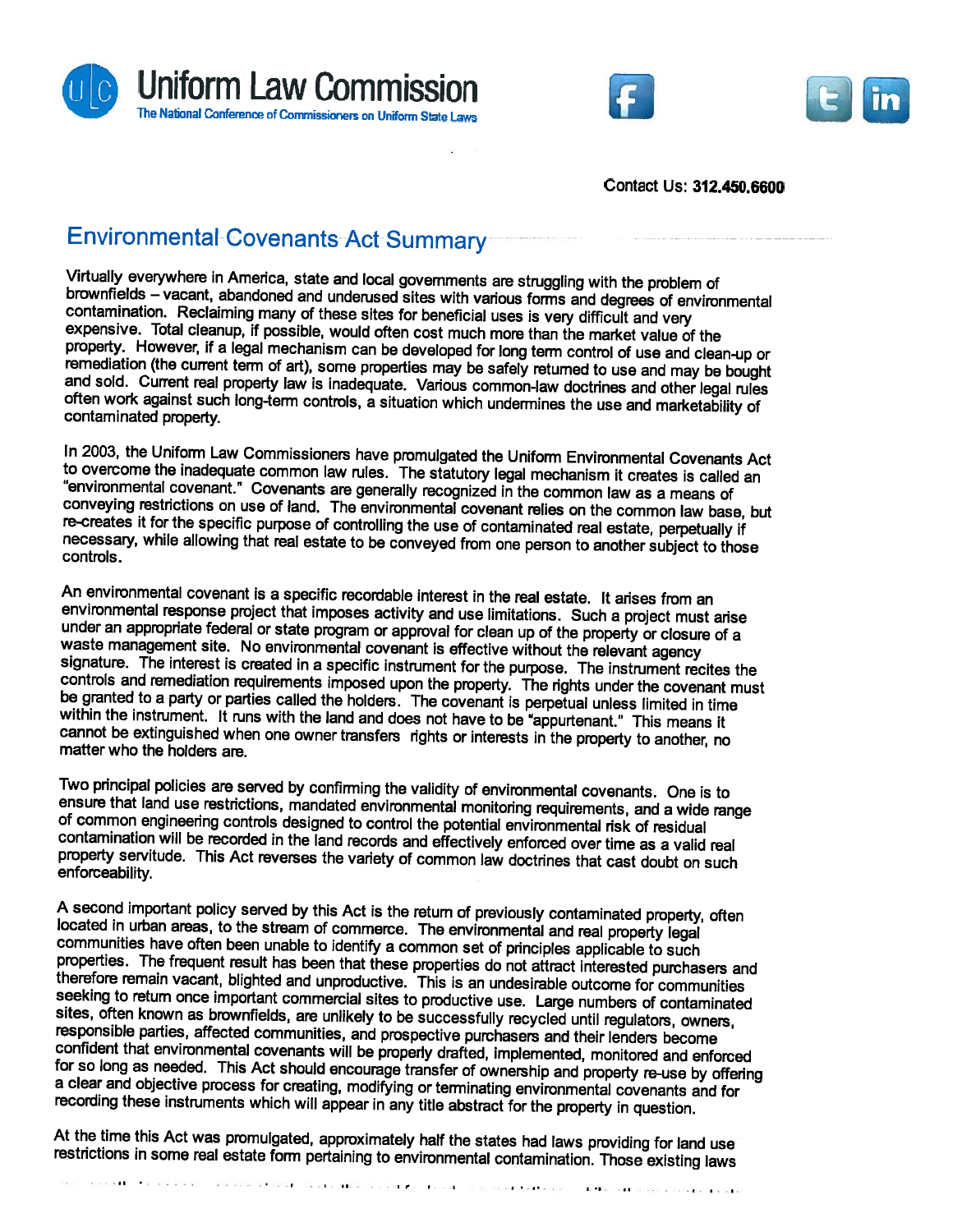vary greatly in scope – some simply note the need tor land use restrictions, while others create tools<br>similar to many of the legal structures envisioned by this Act. Most such acts apply only to cleanups<br>under a state pro as well. Further, the Act offers guidance to courts confronted with <sup>a</sup> proceeding that seeks to terminate such <sup>a</sup> covenant through eminent domain or the doctrine of changed circumstances.

Under the Uniform Act, the governmental regulators who sign an environmental covenant will serve to ensure that the risk assessments and control mechanisms are based on sound science and that affected third parties have notice of the covenant and associated controls. The act specifies that<br>persons with a recorded interest in the property or who are in possession of the property, together with local governments in which the property is located and any other person the agencies require, must be <sup>g</sup>iven notice of the covenant. Environmental covenants, and any associated amendments or terminations, must be recorded in the local land records.

It is important to note that Act does not supplant or impose substantive clean-up standards, either generally or in a particular case. The Act assumes those standards will be developed in the prior regulatory process. Rath from the environmental response project which an environmental covenant helps implement. Implicit in use controls is the fact that, despite best efforts, total cleanups of many contaminated sites are not possible, but property may be put to limited uses without risk to others, nonetheless. The Act also<br>does not affect the liability of principally responsible parties for the cleanup or any harm caused to third<br>parties by th

The Uniform Environmental Covenants Act is an important tool in revitalizing inner cities and other areas where vacant and underused properties are preventing vital redevelopment and economic expansion. It was drafted with the active participation of federal and state environmental regulators, public and private land holders, banking interests, environmentalists, and land use experts. Its uniform enactment nati



© <sup>2017</sup> The National Conference of Commissioners on Uniform State Laws. All Rights Reserved.

<sup>111</sup> N. Wabash Avenue Suite <sup>1010</sup> Chicago, Illinois <sup>60602</sup>